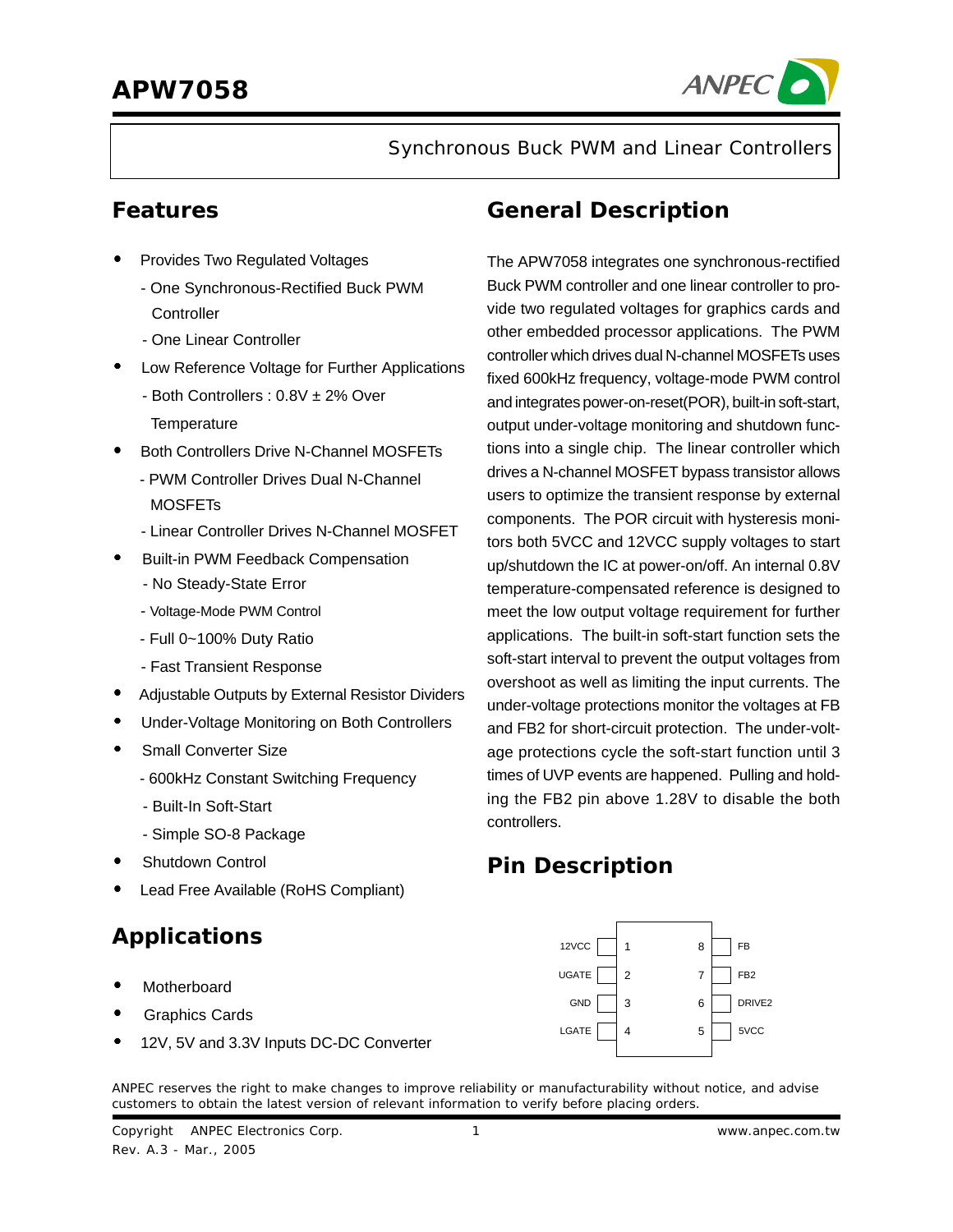

## **Ordering and Marking Information**



Notes: ANPEC lead-free products contain molding compounds/die attach materials and 100% matte in plate termination finish; which are fully compliant with RoHS and compatible with both SnPb and lead-free soldiering operations. ANPEC lead-free products meet or exceed the lead-free requirements of IPC/JEDEC J STD-020C for MSL classification at lead-free peak reflow temperature.

### **Block Diagram**

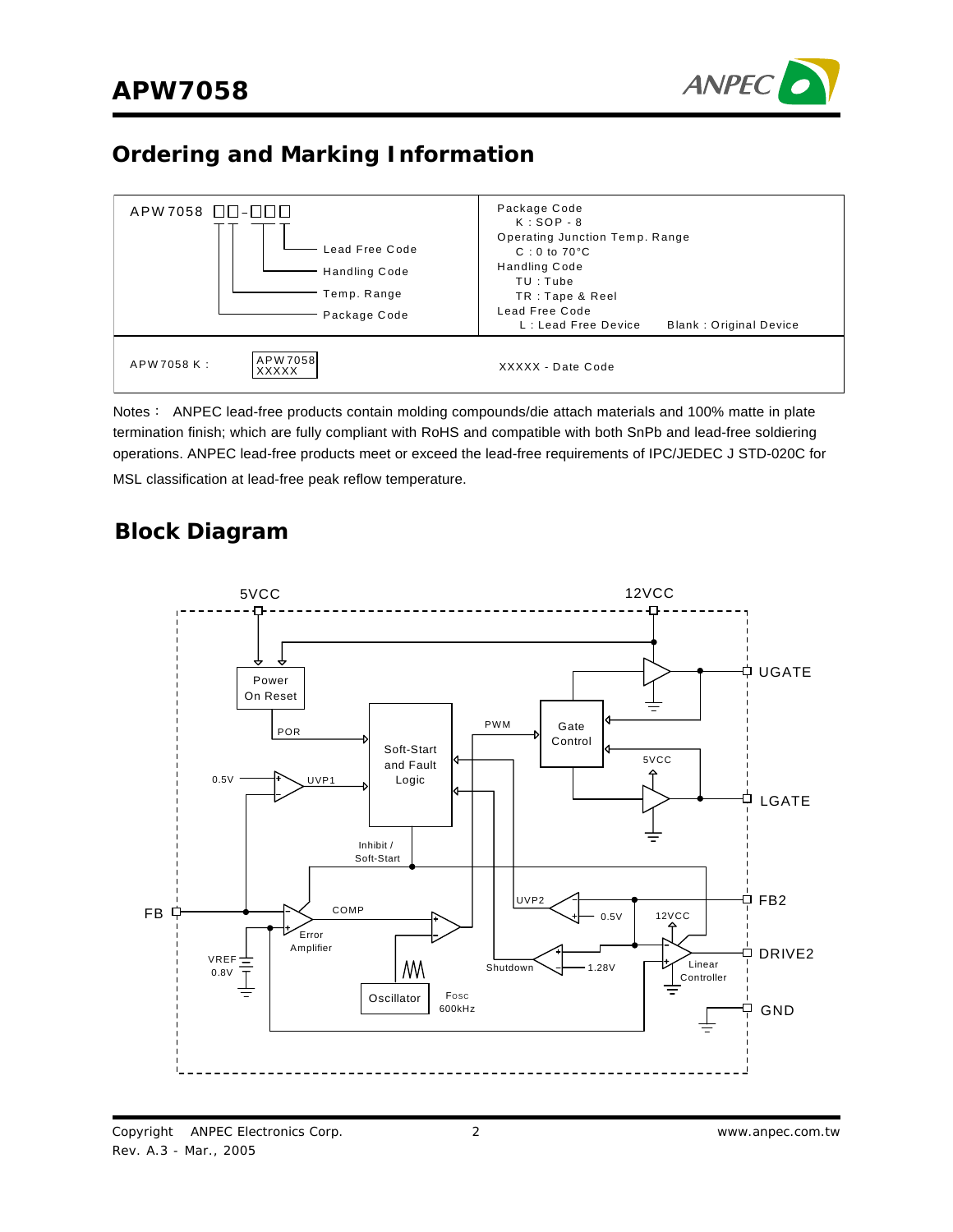

# **Typical Application**



Q1, Q2 : APM2014N UC D1 : 3A Schcottky Diode Q3 : APM2055N UC C2, C3, C5, C6, C10, C11 : 470µF/6.3V, ESR=30mΩ

### **Absolute Maximum Ratings**

| Symbol                  | <b>Parameter</b>                          | Rating                      | Unit        |
|-------------------------|-------------------------------------------|-----------------------------|-------------|
| 5Vec                    | 5VCC Supply Voltage (5VCC to GND)         | $-0.3 - 7$                  |             |
| $12$ $Vcc$              | 12VCC Supply Voltage (12VCC to GND)       | $-0.3 - 15$                 |             |
|                         | UAGTE, DRIVE2 to GND                      | $-0.3 - 12$ V <sub>cc</sub> |             |
|                         | LGATE, FB, FB2 to GND                     | $-0.3 - 5$ V <sub>cc</sub>  |             |
|                         | <b>Maximum Junction Temperature</b>       | 150                         | °C          |
| <b>T</b> stg            | Storage Temperature                       | $-65 - 150$                 | $^{\circ}C$ |
| <b>T</b> <sub>sdr</sub> | Maximum Soldering Temperature, 10 Seconds | 300                         | °C          |
| <b>VESD</b>             | Minimum ESD Rating (Human body model)     | ±2                          | KV          |

## **Thermal Characteristics**

| Svmbol      | Parameter                                          | Value | Unit |
|-------------|----------------------------------------------------|-------|------|
| $\theta$ JA | Junction-to-Ambient Resistance in free air (SOP-8) | 160   | °C/W |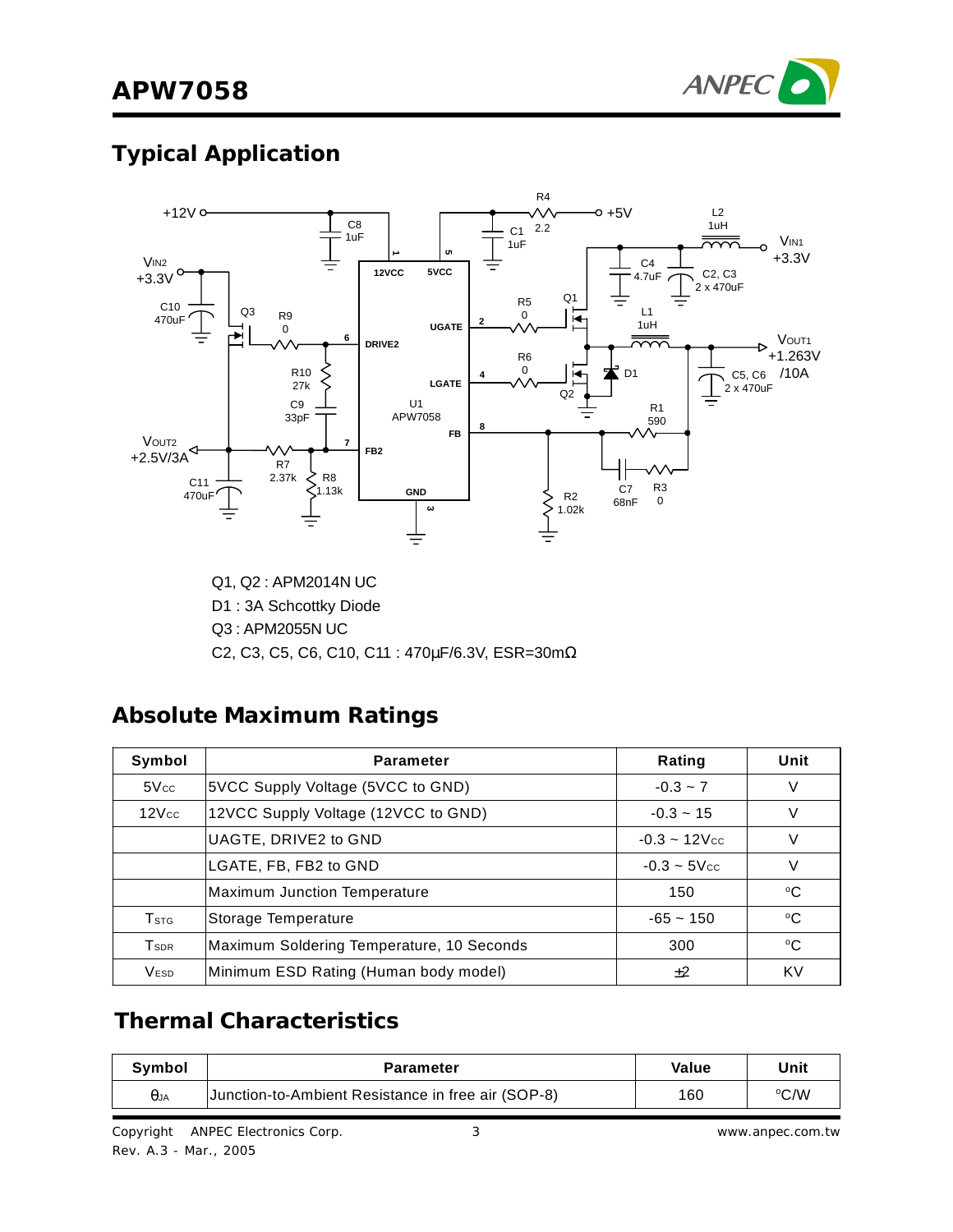

# **Recommended Operating Conditions (Note)**

| Symbol                | <b>Parameter</b>                       | Range          | Unit   |
|-----------------------|----------------------------------------|----------------|--------|
| 5Vec                  | 5VCC Supply Voltage                    | $5 + 5%$       | V      |
| 12Vec                 | 12VCC Supply Voltage                   | $12 \pm 10\%$  | V      |
| VOUT <sub>1</sub>     | Output Voltage of the Buck converter   | $0.8 - 3.3$    | V      |
| V <sub>IN1</sub>      | Input Voltage of the Buck converter    | $3.3/5 \pm 5%$ | $\vee$ |
| VOUT <sub>2</sub>     | Output Voltage of the Linear Regulator | $0.8 - 3.3$    | V      |
| V <sub>IN2</sub>      | Input Voltage of the Linear Regulator  | $3.3/5 \pm 5%$ | V      |
| <b>T</b> <sub>A</sub> | <b>Ambient Temperature</b>             | $0 - 70$       | °C     |
| ΤJ                    | Junction Temperature                   | $0 - 125$      | °C     |

Note : Refer to the typical application circuit

### **Electrical Characteristics**

Unless otherwise specified, these specifications apply over  $5$ V $cc=5$ V, 12V $cc=12$ V and T<sub>A</sub>= 0~70 °C. Typical values are at TA=25°C.

|                   |                               |                                    |      | <b>APW7058</b> |      |               |
|-------------------|-------------------------------|------------------------------------|------|----------------|------|---------------|
| Symbol            | <b>Parameter</b>              | <b>Test Conditions</b>             | Min  | <b>Typ</b>     | Max  | Unit          |
|                   | <b>SUPPLY CURRENT</b>         |                                    |      |                |      |               |
| <b>I</b> cc       | <b>5VCC Supply Current</b>    | LGATE Open, FB2=DRIVE2             |      | 2.5            |      | mA            |
|                   | 12VCC Supply Current          | <b>UGATE Open</b>                  |      | 2.5            |      | mA            |
|                   | <b>POWER-ON RESET</b>         |                                    |      |                |      |               |
|                   | Rising 5VCC Threshold         | 12Vcc=12V                          | 4.0  | 4.2            | 4.5  | V             |
|                   | Falling 5VCC Threshold        | 12Vcc=12V                          | 3.5  | 3.7            | 3.9  | V             |
|                   | Rising 12VCC Threshold        | $5Vec=5V$                          | 9.6  | 10.3           | 10.8 | V             |
|                   | Falling 12VCC Threshold       | $5Vec=5V$                          | 9.3  | 9.7            | 10.2 | V             |
| <b>OSCILLATOR</b> |                               |                                    |      |                |      |               |
| Fosc              | <b>Free Running Frequency</b> |                                    | 550  | 600            | 650  | kHz           |
|                   | Ramp Upper Threshold          |                                    |      | 2.85           |      | V             |
|                   | Ramp Lower Threshold          |                                    |      | 0.95           |      | V             |
| $\Delta$ Vosc     | Ramp Amplitude                |                                    |      | 1.9            |      | $V_{P-P}$     |
|                   | <b>REFERENCE VOLTAGE</b>      |                                    |      |                |      |               |
| <b>VREF</b>       | Reference Voltage             |                                    |      | 0.8            |      | V             |
|                   | <b>System Accuracy</b>        | Over Line, Load and<br>Temperature | $-2$ |                | $+2$ | $\frac{0}{0}$ |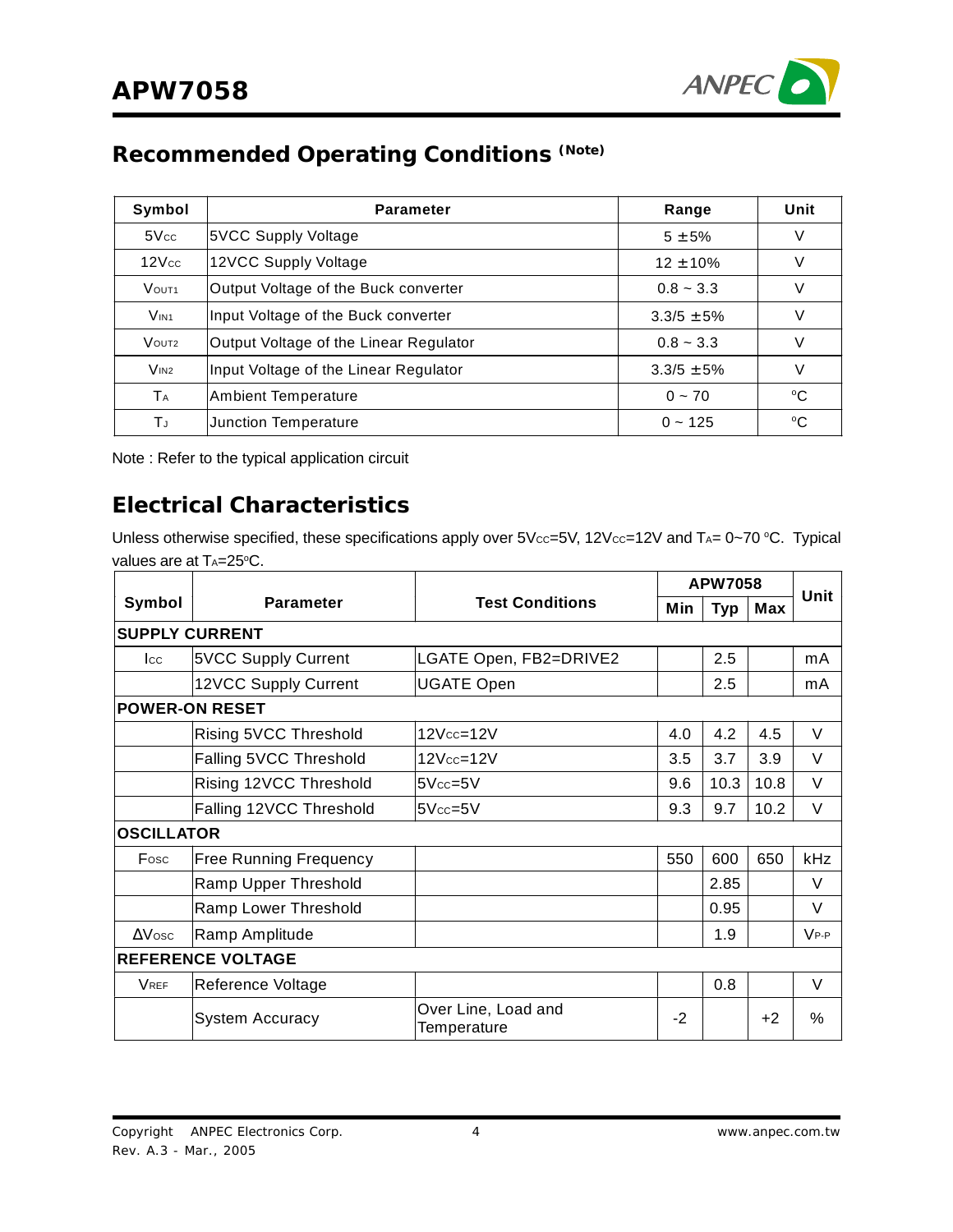

# **Electrical Characteristics (Cont.)**

Unless otherwise specified, these specifications apply over  $5V_{CC} = 5V$ ,  $12V_{CC} = 12V$  and  $T_{A} = 0 \sim 70$  °C. Typical values are at TA=25°C.

|                |                                           |                            | <b>APW7058</b> |                |            | Unit         |
|----------------|-------------------------------------------|----------------------------|----------------|----------------|------------|--------------|
| Symbol         | <b>Parameter</b>                          | <b>Test Conditions</b>     | Min            | <b>Typ</b>     | <b>Max</b> |              |
|                | <b>BUILT-IN PWM FEEDBACK COMPENSATION</b> |                            |                |                |            |              |
|                | DC Gain                                   |                            |                | 75             |            | dВ           |
| FP             | <b>First Pole Frequency</b>               |                            |                | 10             |            | Hz           |
| Fz             | <b>First Zero Frequency</b>               |                            |                | $\mathbf{1}$   |            | kHz          |
|                | <b>UGATE Duty Range</b>                   |                            | 0              |                | 100        | %            |
|                | FB Input Current                          |                            |                |                | 0.1        | μA           |
|                | <b>PWM CONTROLLER GATE DRIVERS</b>        |                            |                |                |            |              |
|                | <b>UGATE Source</b>                       | VUAGTE=1V                  |                | 0.6            |            | A            |
|                | <b>UGATE Sink</b>                         | VUGATE=1V                  |                | 7.3            |            | Ω            |
|                | <b>LGATE Source</b>                       | $V_{LGATE} = 1V$           |                | 0.6            |            | A            |
|                | <b>LGATE Sink</b>                         | VLGATE=1V                  |                | 1.8            |            | Ω            |
| T <sub>D</sub> | Dead Time                                 |                            |                | 50             |            | nS           |
|                | <b>LINEAR CONTROLLER</b>                  |                            |                |                |            |              |
|                | DC Gain                                   |                            |                | 78             |            | dB           |
|                | <b>Gain Bandwidth Product</b>             | $C = 0.5nF$                |                | 1.6            |            | <b>MHz</b>   |
|                | <b>FB Input Current</b>                   | $C = 1nF$                  |                | 1              | 0.1        |              |
|                | <b>DRIVE2 Source Current</b>              |                            |                | 9.8            |            | $\mu$ A      |
|                | <b>DRIVE2 Sink Current</b>                | VFB2=VREF-20mV, VDRIVE2=7V |                |                |            | mA           |
|                |                                           | VFB2=VREF+20mV, VDRIVE2=3V |                | 2.6<br>11.7    |            | mA<br>$\vee$ |
|                | <b>DRIVE2 Output High Voltage</b>         | DRIVE2 Open                |                |                |            | $\vee$       |
|                | <b>DRIVE2 Output Low Voltage</b>          | DRIVE2 Open                |                | 0.01           |            |              |
|                | UNDER-VOLTAGE PROTECTION                  |                            |                |                |            |              |
| <b>UVFB</b>    | FB/FB2 Under-Voltage Level                | FB or FB2 Falling          |                | 0.5            |            | V            |
|                | FB/FB2 Under-Voltage<br><b>Hysteresis</b> |                            |                | 15             |            | mV           |
|                | <b>SOFT-START AND SHUTDOWN</b>            |                            |                |                |            |              |
| Tss            | Soft-Start Interval                       |                            |                | $\overline{2}$ |            | mS           |
|                | FB2 Shutdown Threshold                    | FB2 Rising                 |                | 1.28           |            | V            |
|                | FB2 Shutdown Hysteresis                   |                            |                | 30             |            | mV           |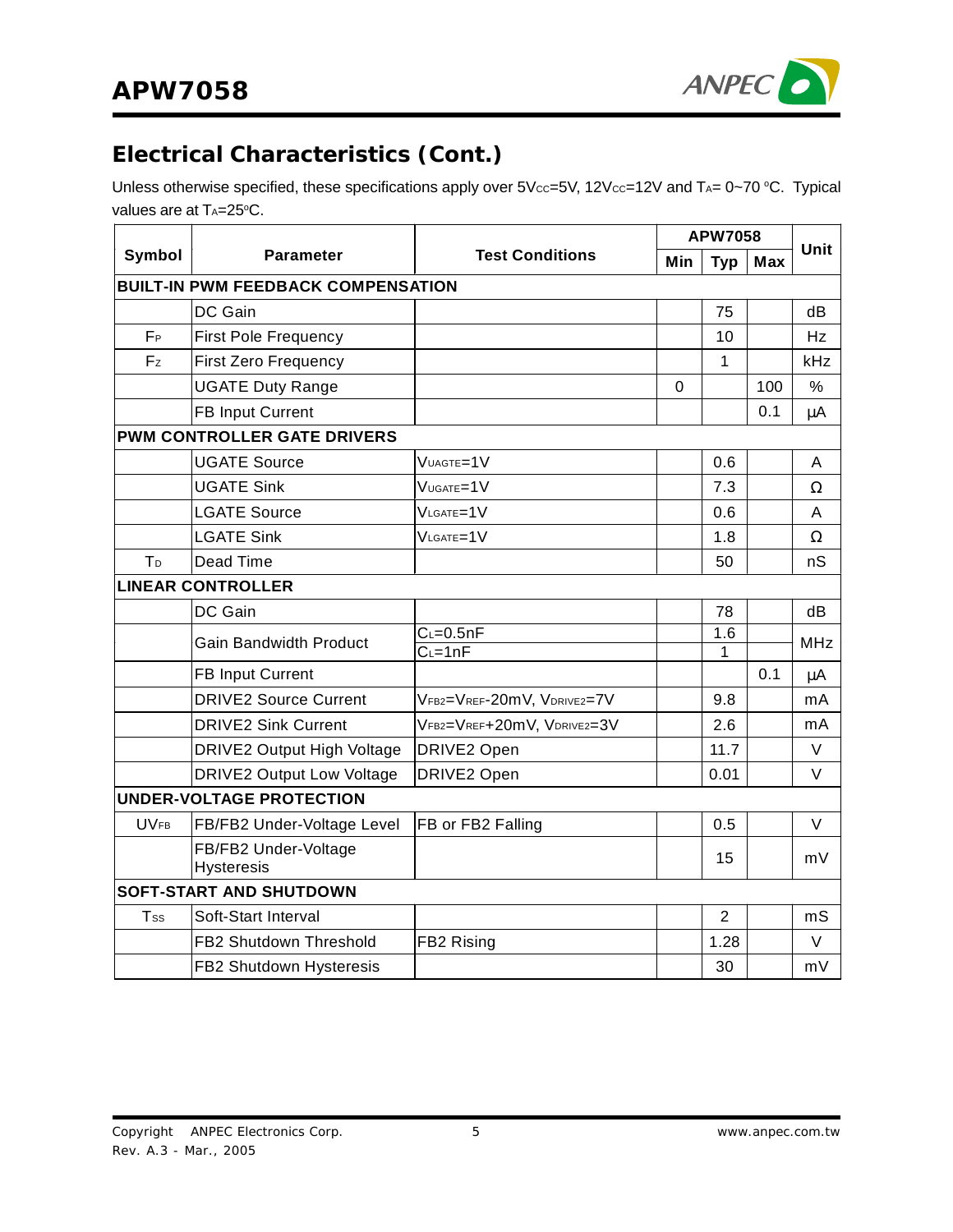

### **Functional Pin Description**

#### **12VCC (Pin 1)**

Connect this pin to 12V supply voltage. It provides bias voltage for the high-side MOSFET driver and the linear controller. The voltage at this pin is monitored for Power-On-Reset purposes.

#### **UGATE (Pin 2)**

Connect this pin to the gate of the high-side MOSFET. This pin provides gate drive for the MOSFET.

#### **GND (Pin 3)**

Signal and power ground for the IC. Putting vias to ground planet directly and close to GND pins minimizes noises.

#### **LGATE (Pin 4)**

Connect this pin to the gate of the low-side MOSFET. This pin provides gate drive for the MOSFET.

#### **5VCC (Pin 5)**

Connect this pin to a 5V supply voltage via a RC filter (2.2Ω and 1µF are recommended). This pin provides the bias for the control circuitry and the lowside MOSFET driver. The voltage at this pin is monitored for Power-On-Reset purposes.

#### **DRIVE2 (Pin 6)**

Connect this pin to the gate of an external N-Channel MOSFET transistor. This pin provides the gate voltage for the linear regulator pass transistor. It also provides a means of compensating the linear controller for applications where the user needs to optimize the regulator transient response.

#### **FB2 (Pin 7)**

Connect this pin to the output  $(V_{\text{OUT2}})$  of the linear regulator via a proper sized resistor divider. The voltage at this pin is regulated to 0.8V and the Voutz is determined using the following formula :

$$
V_{\text{OUT2}=0.8V} \times (1{+}\frac{\text{R7}}{\text{R8}})
$$

where  $R7$  is the resistor connected from  $V_{\text{OUT2}}$  to  $FB2$ . and R8 is the resistor connected from FB2 to GND. This pin is also monitored for under-voltage events. Pulling and holding FB2 above 1.28V shuts down both regulators. Releasing FB2 initiates soft-start on both regulators.

#### **FB (Pin 8)**

This pin is the inverting input of the internal error amplifier. Connect this pin to the output ( $V$ OUT1) of the Buck converter via a proper sized resistor divider to provide feedback loop of the Buck converter. The VOUT1 is determined using the following formula :

$$
V_{\text{OUT1}=0.8V} \times (1{+}\frac{\text{R1}}{\text{R2}})
$$

where R1 is the resistor connected from  $V_{\text{OUT1}}$  to FB, and R2 is the resistor connected from FB to GND. This pin is also monitored for under-voltage events.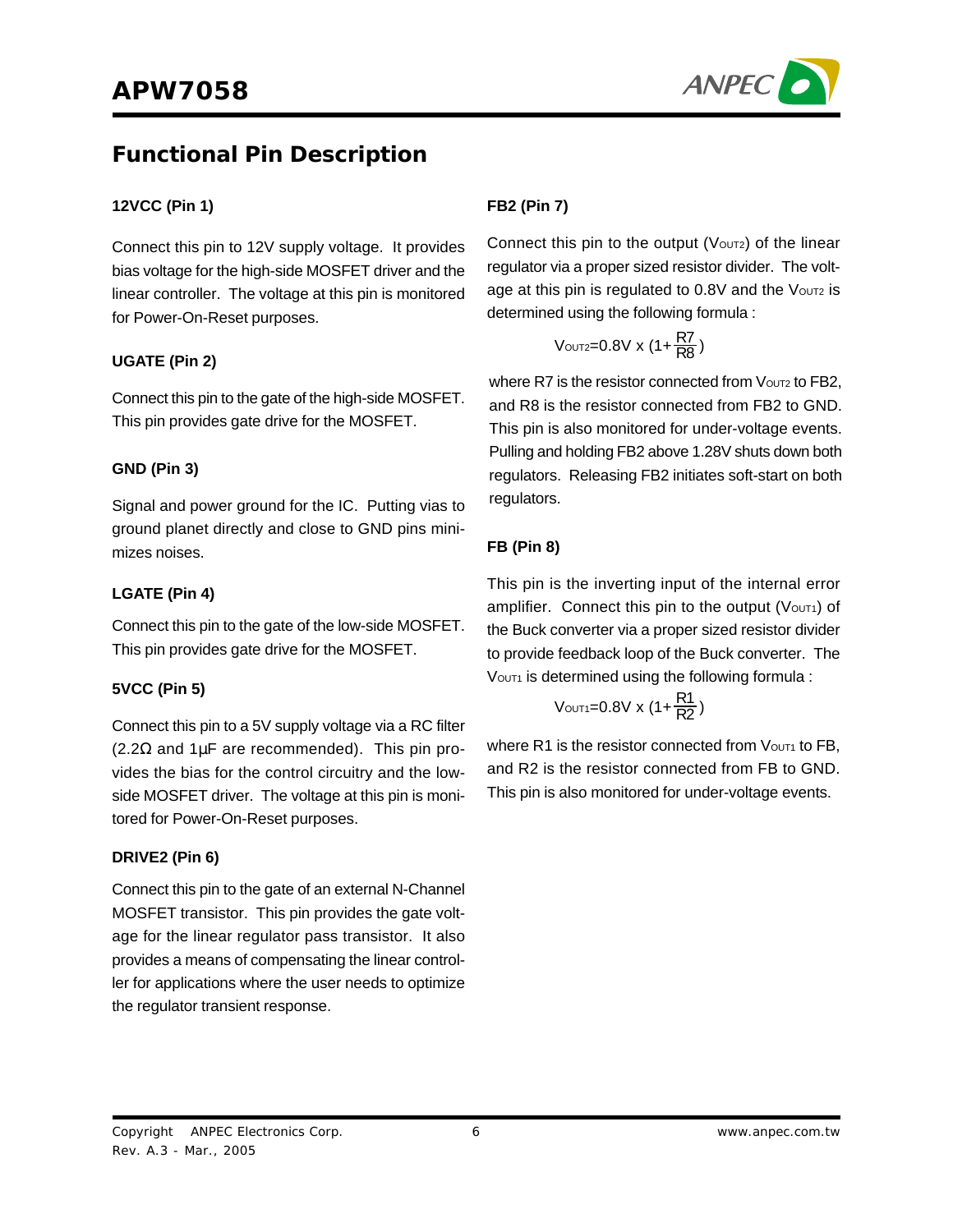

## **Typical Characteristics**

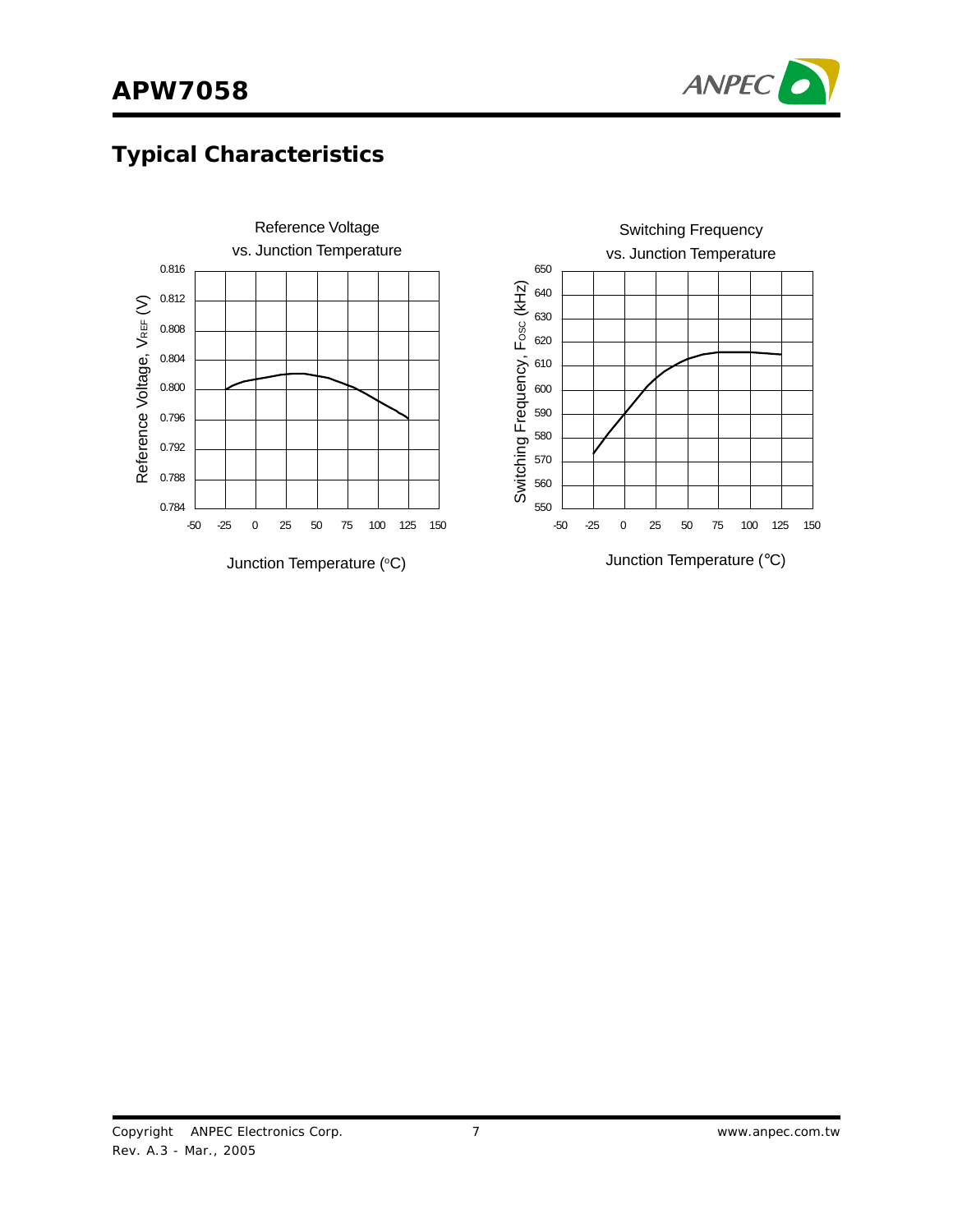

### **Operating Waveforms (Refer to the typical application circuit)**

#### **1.VOUT1 Load Transient Response : IOUT = 0A -> 10A -> 0A**

 $I_{\text{OUT1}}$  slew rate =  $\pm 10A/\mu S$ 



**2.VOUT2 Load Transient Response : IOUT = 0.2A -> 3A -> 0.2A**

 $I_{\text{OUT2}}$  slew rate =  $\pm 3A/\mu S$ 

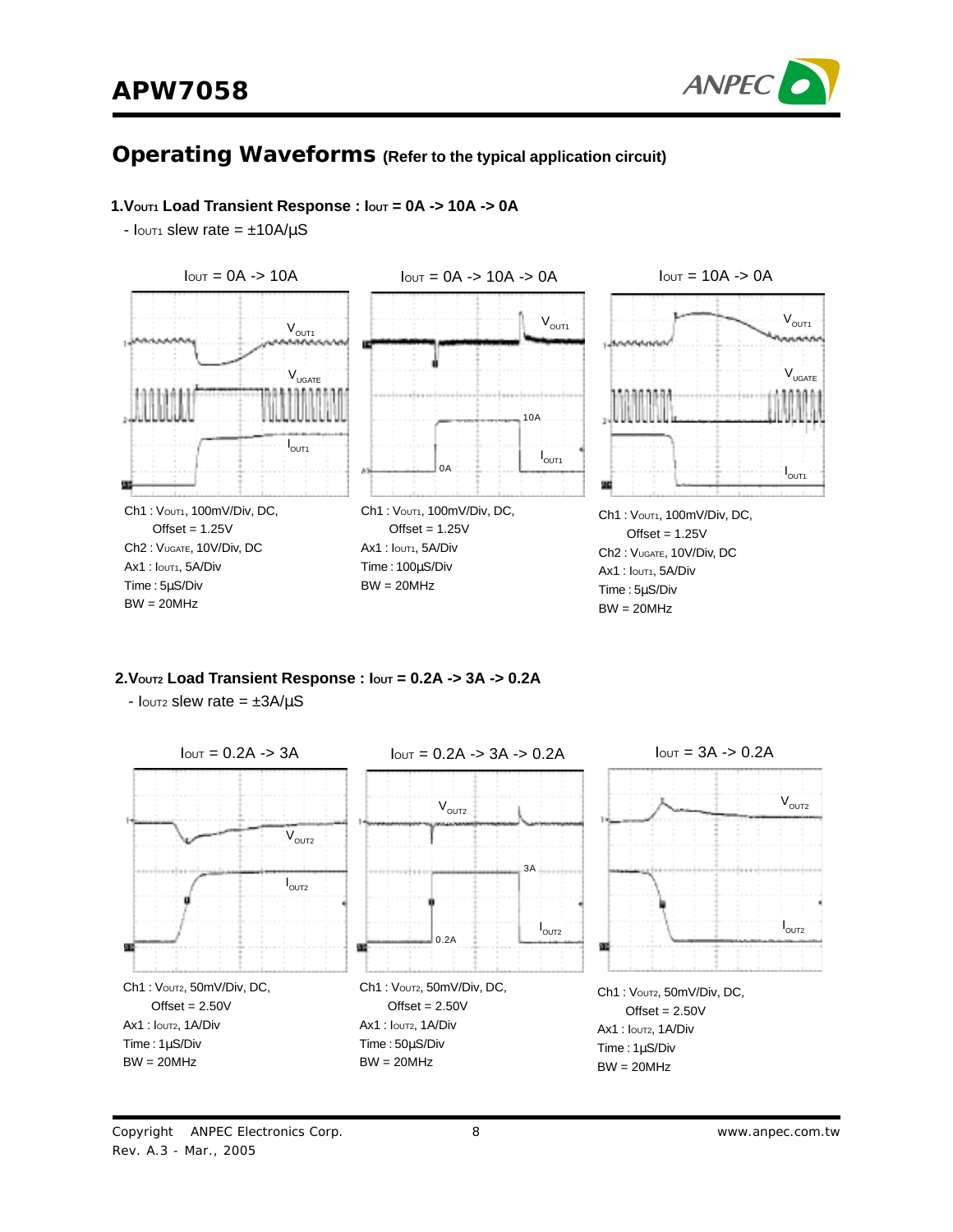



## **Operating Waveforms (Cont.)**

#### **3. Powering ON / OFF**



Ch2 : +12V, 2V/Div, DC Ch3: Vout1, 1V/Div, DC Ch4 : Voutz, 1V/Div, DC Time : 1mS/Div  $BW = 20MHz$ 



Ch3: Vout1, 1V/Div, DC Ch4 : Voutz, 1V/Div, DC Time : 5mS/Div  $BW = 20MHz$ 

#### **4. UGATE and LGATE**



Ch2 : VLGATE, 2V/Div, DC Time : 50nS/Div BW = 500MHz



Ch1 : VUGATE, 2V/Div, DC Ch2 : VLGATE, 2V/Div, DC Time : 50nS/Div BW = 500MHz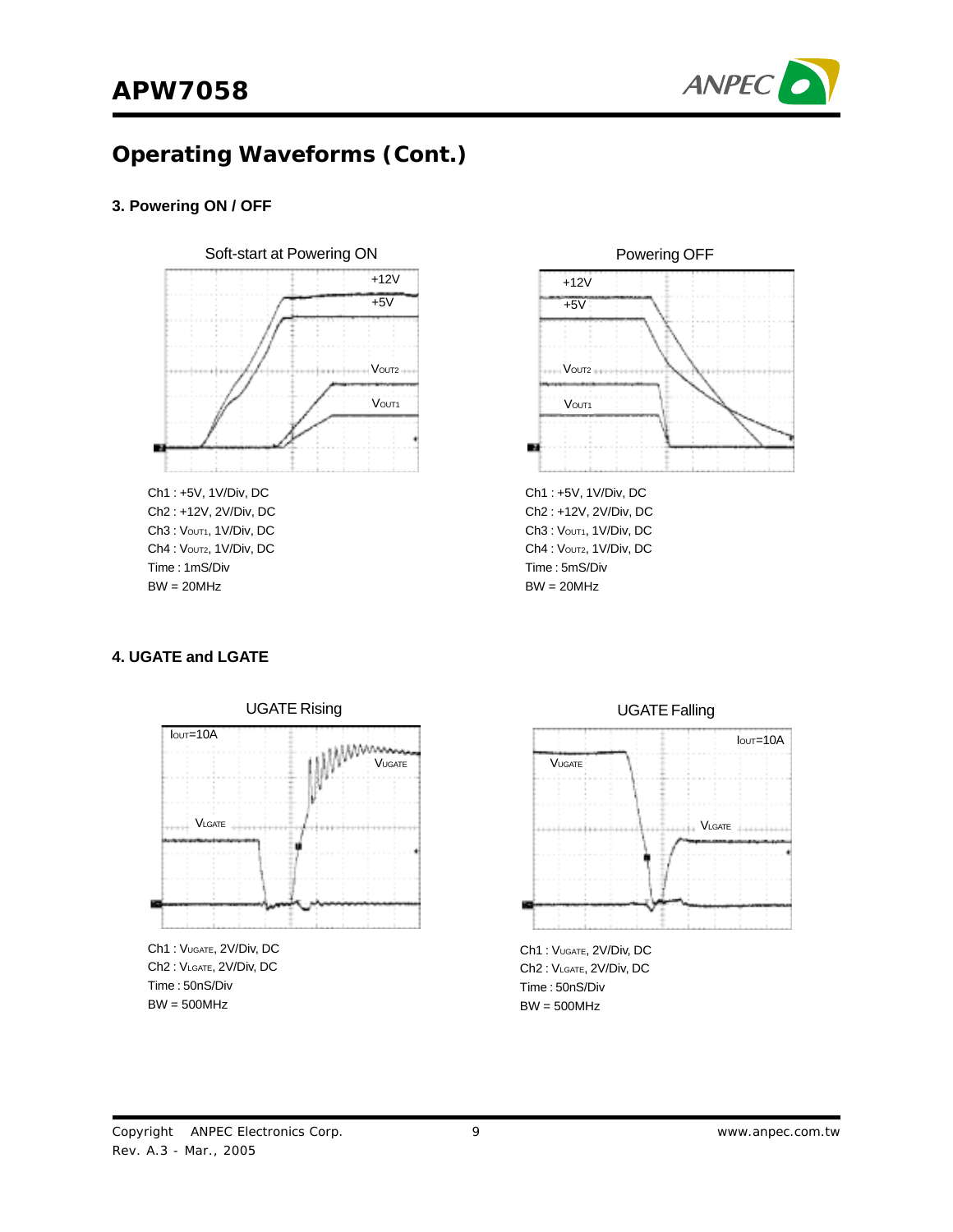

# **Packaging Information**

SOP-8 pin ( Reference JEDEC Registration MS-012)



|                | <b>Millimeters</b> |         | <b>Inches</b> |         |
|----------------|--------------------|---------|---------------|---------|
| Dim            | Min.               | Max.    | Min.          | Max.    |
| A              | 1.35               | 1.75    | 0.053         | 0.069   |
| A <sub>1</sub> | 0.10               | 0.25    | 0.004         | 0.010   |
| D              | 4.80               | 5.00    | 0.189         | 0.197   |
| E              | 3.80               | 4.00    | 0.150         | 0.157   |
| H              | 5.80               | 6.20    | 0.228         | 0.244   |
|                | 0.40               | 1.27    | 0.016         | 0.050   |
| e <sub>1</sub> | 0.33               | 0.51    | 0.013         | 0.020   |
| e2             |                    | 1.27BSC |               | 0.50BSC |
| 1<br>$\phi$    | $8^{\circ}$        |         | $8^{\circ}$   |         |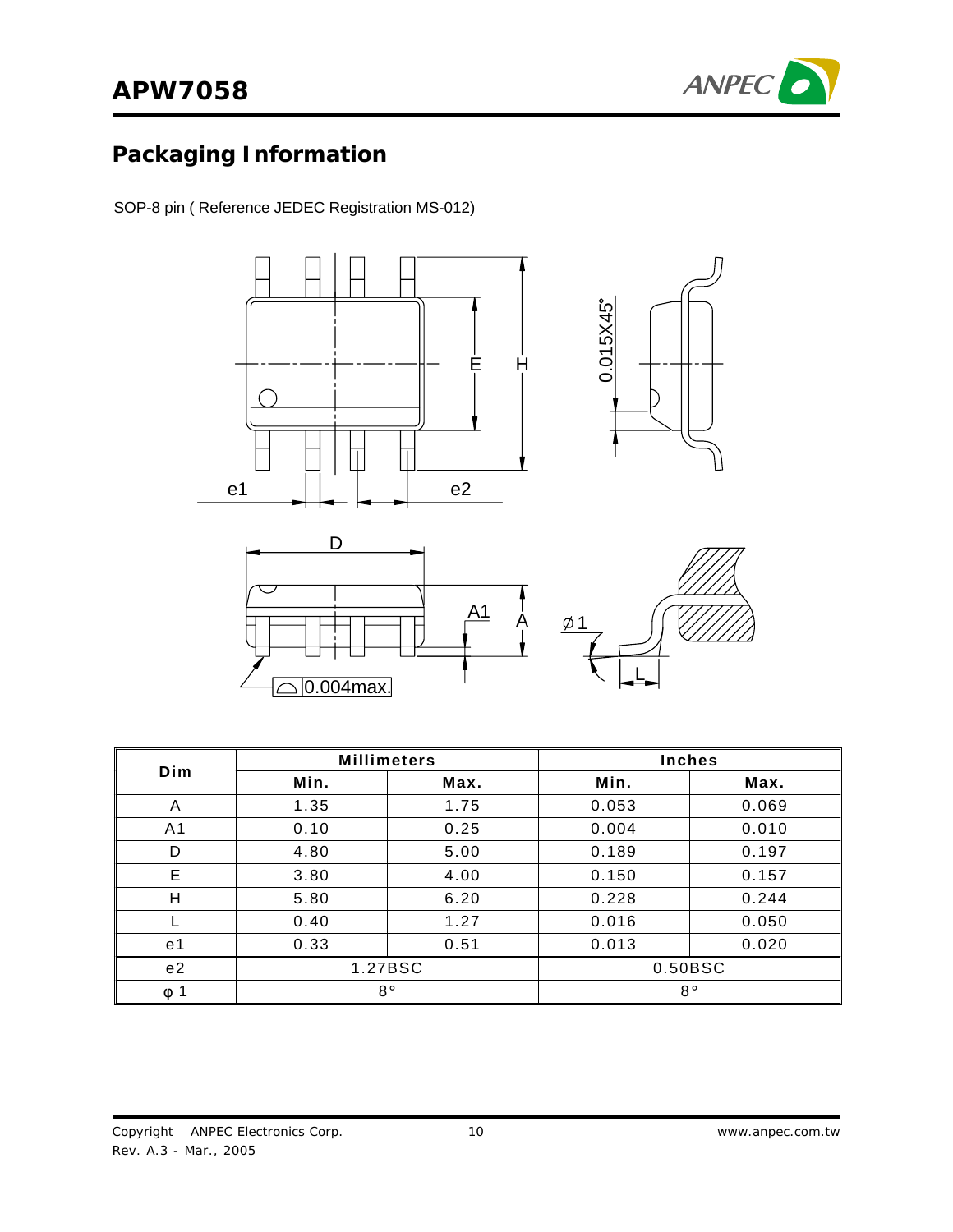

# **Physical Specifications**

| <b>Terminal Material</b> | Solder-Plated Copper (Solder Material: 90/10 or 63/37 SnPb), 100%Sn |
|--------------------------|---------------------------------------------------------------------|
| Lead Solderability       | Meets EIA Specification RSI86-91, ANSI/J-STD-002 Category 3.        |
| Packaging                | 12500 devices per reel                                              |

### **Reflow Condition (IR/Convection or VPR Reflow)**



### **Classificatin Reflow Profiles**

| <b>Profile Feature</b>                                                                       | <b>Sn-Pb Eutectic Assembly</b>                       |                 | <b>Pb-Free Assembly</b>            |                 |                                   |  |
|----------------------------------------------------------------------------------------------|------------------------------------------------------|-----------------|------------------------------------|-----------------|-----------------------------------|--|
|                                                                                              | Large Body                                           | Small Body      | Large Body                         | Small Body      |                                   |  |
| Average ramp-up rate<br>(T <sub>i</sub> to T <sub>P</sub> )                                  | $3^{\circ}$ C/second max.                            |                 | $3^{\circ}$ C/second max.          |                 |                                   |  |
| Preheat<br>- Temperature Min (Tsmin)<br>- Temperature Mix (Tsmax)<br>- Time (min to max)(ts) | $100^{\circ}$ C<br>$150^{\circ}$ C<br>60-120 seconds |                 | $150^{\circ}$ C<br>$200^{\circ}$ C |                 | 60-180 seconds                    |  |
| Tsmax to T∟<br>- Ramp-up Rate                                                                |                                                      |                 | $3^{\circ}$ C/second max           |                 |                                   |  |
| Tsmax to T∟<br>- Temperature $(T_L)$<br>- Time $(t_L)$                                       | $183^\circ C$                                        |                 | 60-150 seconds                     |                 | $217^{\circ}$ C<br>60-150 seconds |  |
| Peak Temperature(Tp)                                                                         | $225 + 0/-5$ °C                                      | 240 + $0/-5$ °C | $245 + 0/-5$ °C                    | $250 + 0/-5$ °C |                                   |  |
| Time within 5°C of actual Peak<br>Temperature(tp)                                            | 10-30 seconds                                        | 10-30 seconds   | 10-30 seconds                      | 20-40 seconds   |                                   |  |
| Ramp-down Rate                                                                               | 6°C/second max.                                      |                 | $6^{\circ}$ C/second max.          |                 |                                   |  |
| Time 25°C to Peak Temperature                                                                | 6 minutes max.                                       |                 | 8 minutes max.                     |                 |                                   |  |
| Note: All temperatures refer to topside of the package. Measured on the body surface.        |                                                      |                 |                                    |                 |                                   |  |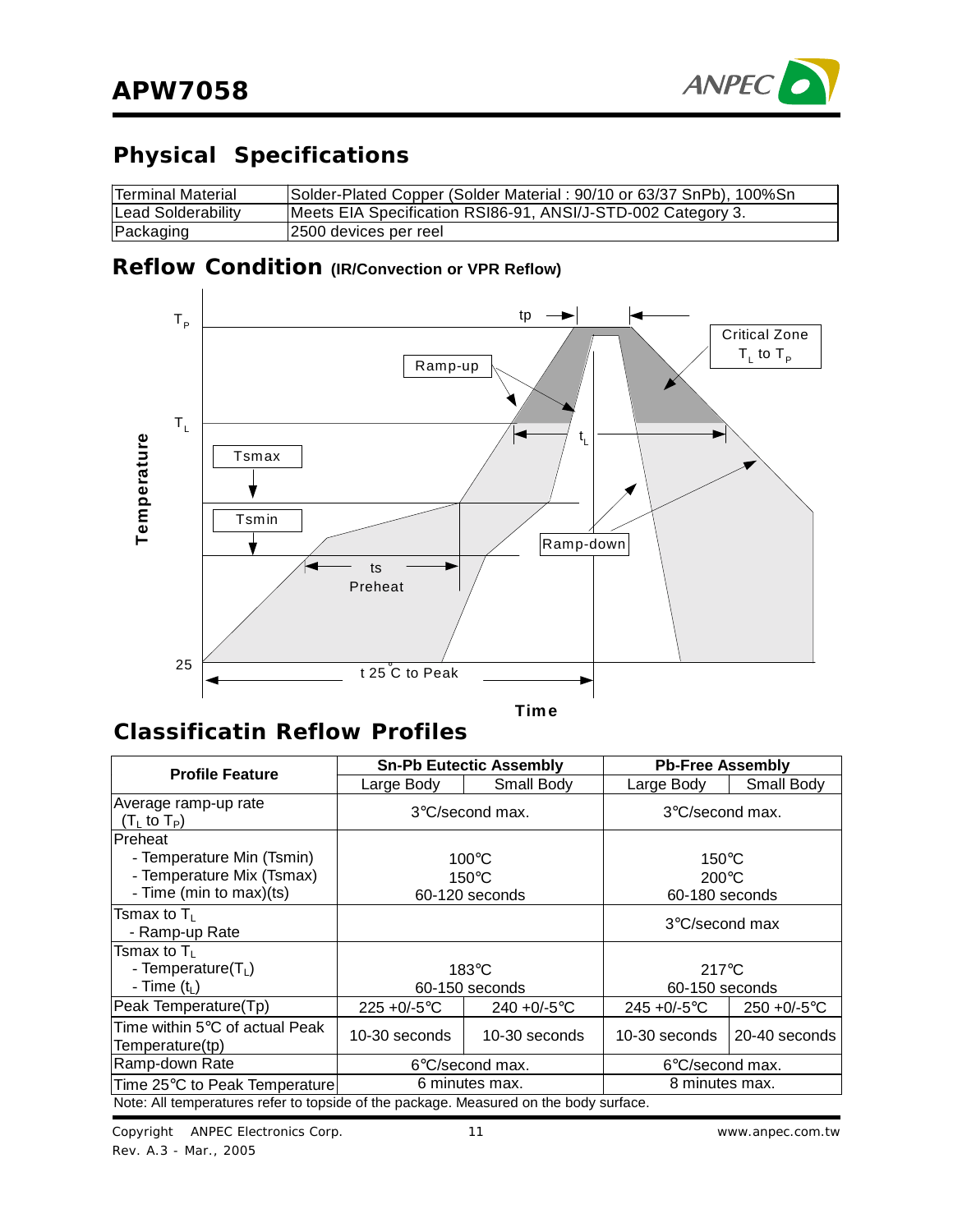

## **Reliability test program**

| <b>Test item</b>     | Method              | <b>Description</b>                              |
|----------------------|---------------------|-------------------------------------------------|
| <b>SOLDERABILITY</b> | MIL-STD-883D-2003   | l245°C . 5 SEC .                                |
| <b>HOLT</b>          | MIL-STD-883D-1005.7 | 1000 Hrs Bias @ 125 °C                          |
| <b>PCT</b>           | JESD-22-B, A102     | 168 Hrs, 100 % RH , 121°C                       |
| <b>TST</b>           | MIL-STD-883D-1011.9 | $ -65^{\circ}$ C ~ 150 $^{\circ}$ C, 200 Cycles |
| <b>IESD</b>          | MIL-STD-883D-3015.7 | VHBM > 2KV, VMM > 200V                          |
| Latch-Up             | IJESD 78.           | 10ms, $I_{ir} > 100$ mA                         |

## **Carrier Tape & Reel Dimension**





| Application        | $\overline{A}$ |              |                                                               |           |              | Т2            | W                    |           |                               |
|--------------------|----------------|--------------|---------------------------------------------------------------|-----------|--------------|---------------|----------------------|-----------|-------------------------------|
| SOP-8              | $330+1$        | $62 + 1.5$   | $12.75 +$<br>0.15                                             | $2 + 0.5$ | $12.4 + 0.2$ | $2 + 0.2$     | $12 + 0.3$<br>$-0.1$ | $8 + 0.1$ | $1.75 \pm 0.1$                |
| <b>Application</b> |                |              | D1                                                            | Po        | P1           | Ao            | Bo                   | Κo        |                               |
| SOP-8              | $5.5 \pm 0.1$  | $1.55 + 0.1$ | $\vert 1.55 + 0.25 \vert 4.0 \pm 0.1 \vert 2.0 \pm 0.1 \vert$ |           |              | 6.4 $\pm$ 0.1 | $5.2 \pm 0.1$        |           | $2.1 \pm 0.1$ 0.3 $\pm$ 0.013 |

(mm)